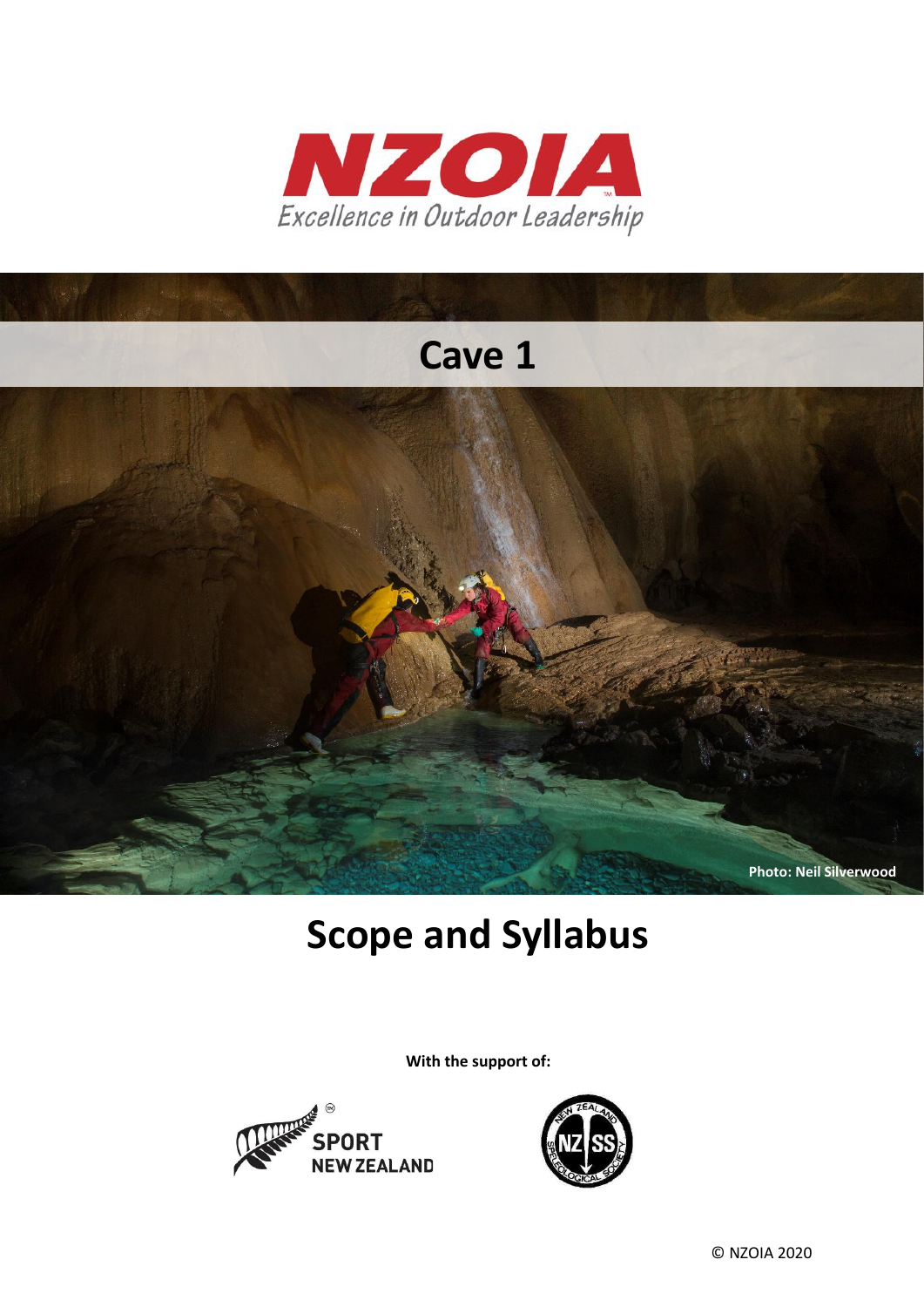# **NZOIA™ Cave 1 Scope**

## **Cave 1 Profile**

The NZOIA Cave 1 is able to:

- Plan and prepare cave experiences which include short single vertical pitches
- Lead and manage groups in cave experiences
- Apply effective safety management
- Instruct the cave skills required for positive, educational and safe experiences
- Prepare and deliver teaching sessions
- Role model and promote accepted environmental practices
- Provide interpretive information about sites visited

#### **Scope**

The holder of this qualification can organise, instruct and guide clients in horizontal caves where short vertical single pitches are expected and active streamways may be encountered. Short vertical pitches include only those where there is a clear line of sight and voice communication between the top and bottom person at all times.

The NZOIA Cave 1 can rig and instruct the use of ladders, abseil and belay techniques to negotiate vertical pitches. Deep and moving water management techniques can be used to negotiate the active streamways.

### **Prerequisites**

Be a current Full Member of NZOIA

Be 20 years old or over

Hold a current First Aid Certificate (minimum of 12 hours or 2 day course including some direct contact with course tutors)

Have the following experience as evidence in a logbook:

**Total experience** – at least 40 days cave experience (a cave day is considered to be at least 4 hours underground) which includes:

**Personal experience -** at least 20 days personal cave experience in a minimum of 5 different caves

**Instructional experience -** at least 10 days instructing, leading or guiding groups in caves, including at least 5 instructional sessions

The prerequisite experience requirements are minimums, extra days are recommended so that a broad range of experience is gained. Experience will include co-instructing/guiding or working as an assistant instructor/guide.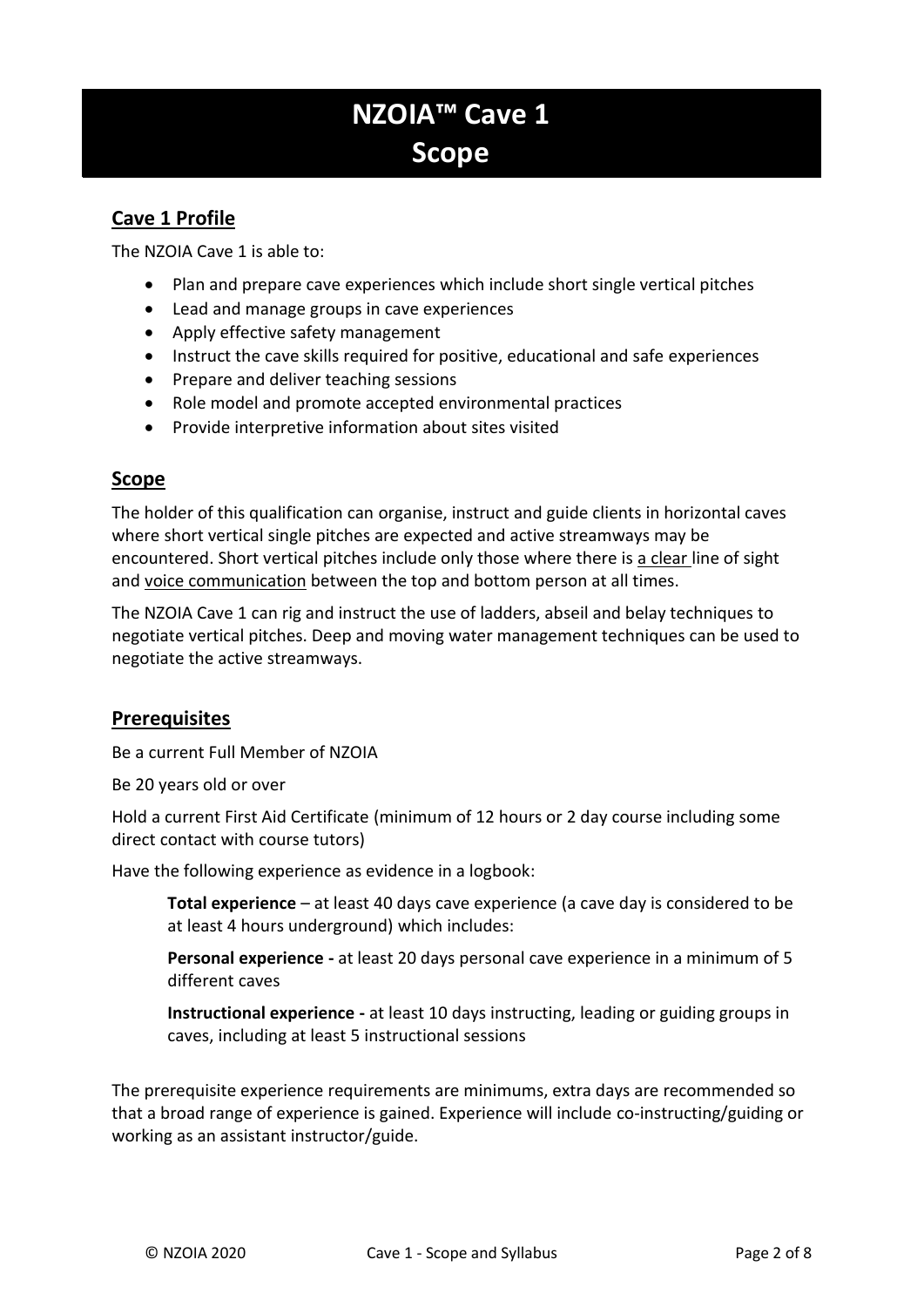## **Registration and Revalidation**

Registration and revalidation with NZOIA provide proof of currency for NZOIA qualification holders.

#### **Progressing to NZOIA Cave 2**

As the NZOIA Cave 1 gains more experience, they can progress to gaining the NZOIA Cave 2 qualification. The steps they can follow include:

- Gaining the experience outlined in the NZOIA Cave 2 prerequisites
- Attending an approved NZOIA Cave 2 training course
- Working with an NZOIA Cave 2 holder

# **Syllabus**

#### **Assessment Note**

The syllabus outlines what the content of the assessment will include and gives an idea of what assessment tasks the candidate will be asked to complete. All judgements on how the candidate meets the syllabus must be based on current good practice and industry standards.

Assessors use three types of direct evidence to judge a candidate's competency:

- Written questions/assignment
- Questioning and discussion
- Observation of practical tasks

#### **Technical Competence**

#### **1. Describe caving history and ethics**

The candidate will have a basic understanding and awareness of:

- **1.1** The development of speleology as a sport and current developments and trends
- **1.2** The NZ Speleological Society's role in caving
- **1.3** The NZ Speleological Society's ethical Code for cavers

#### **2. Demonstrate the care and correct use of cave equipment and clothing**

The candidate will:

**2.1** Use equipment that is in good condition, well maintained and is used in accordance with the manufacturer's recommendations and current good practice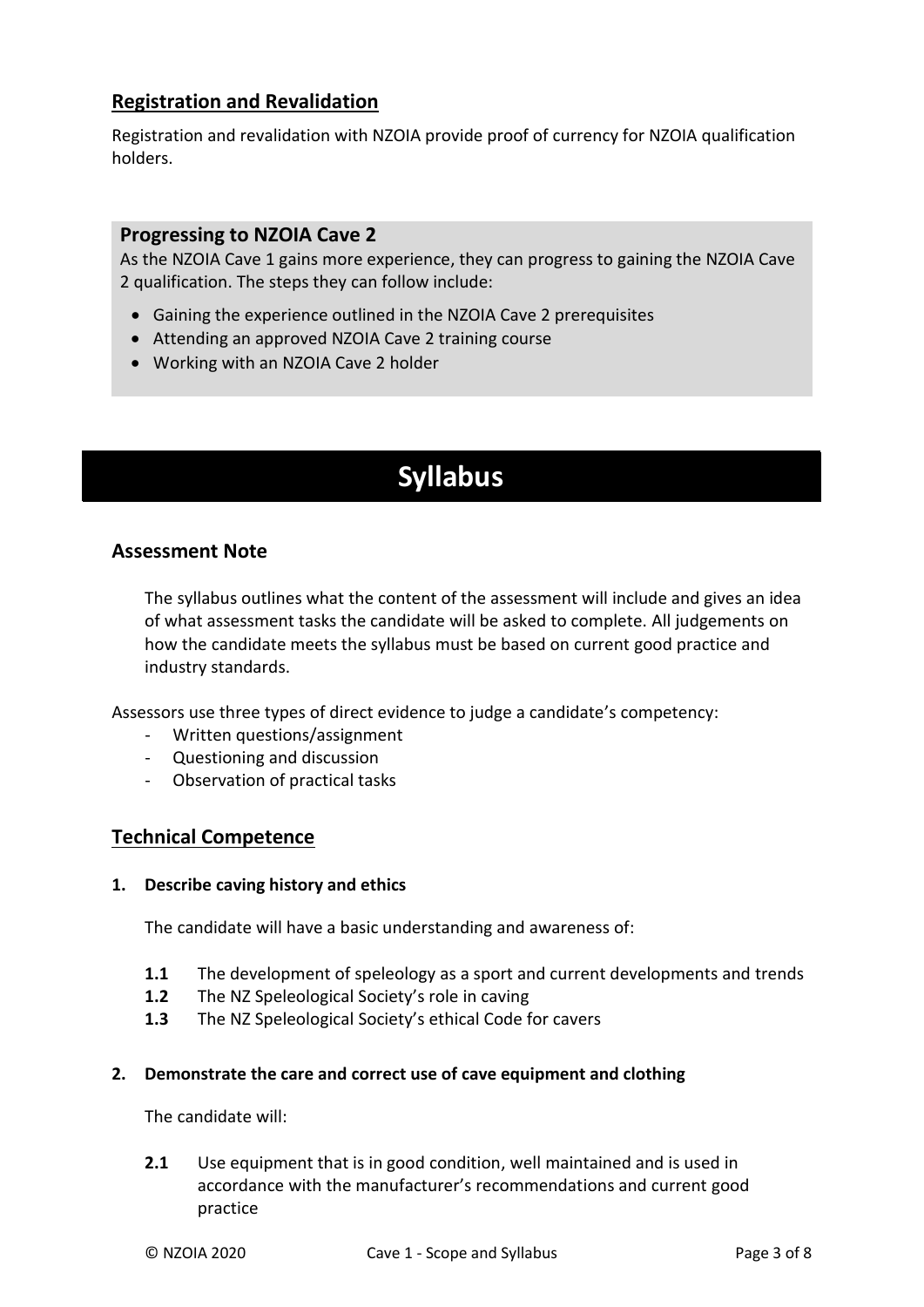- **2.2** Describe the advantages and disadvantages of current equipment and clothing used for caving and reasons for choice e.g. lights, static rope, dynamic rope, tubular tape, abseil and belay devices, prusik cord, helmets, harness, karabiner types, cowstails/lanyards, rack, rapides, pulley, overalls
- **2.3** Complete a pre-activity check of equipment and describe how to identify worn/damaged equipment (e.g. ladders, ropes, webbing, karabiners and belay/abseil devices, helmets and harnesses) and the recommended maximum life for use of equipment

#### **3. Demonstrate land and underground navigation**

The candidate will be able to demonstrate the following on topographical and/or cave maps:

- **3.1** Use of scale, symbols, gridlines, contours and features
- **3.2** Orientating a map using natural features
- **3.3** Locating their position on a map from natural features
- **3.4** Navigating through bush and cave systems using a map and natural features to a clearly defined feature

#### **4. Demonstrate personal caving techniques**

The candidate will be able to demonstrate the following:

- **4.1** Efficient and competent movement in the cave environment e.g. slippery ground, stream ways, limited lighting
- **4.2** Dealing with water e.g. sumps, swimming, wading, ducking
- **4.3** Techniques to get through squeezes
- **4.4** Identifying high/low water marks
- **4.5** Use of cowstails/lanyards
- **4.6** Travelling as part of a group and maintaining contact with the group
- **4.7** Ascend and descend a single rope safely

#### **5. Construct a variety of safe and efficient rigging systems**

The candidate will construct the following rigging systems:

- **5.1** Hand line
- **5.2** Traverse lines
- **5.3** Belay systems
- **5.4** The candidate will build safe anchors which consider: minimising potential shock loading, sharing the load between different components, the effect of angles on the forces produced, minimising of wear. The systems could include fixed, placed (e.g. wires, cams, hexes) and/or natural protection (e.g. bollards, threads, formations, trees)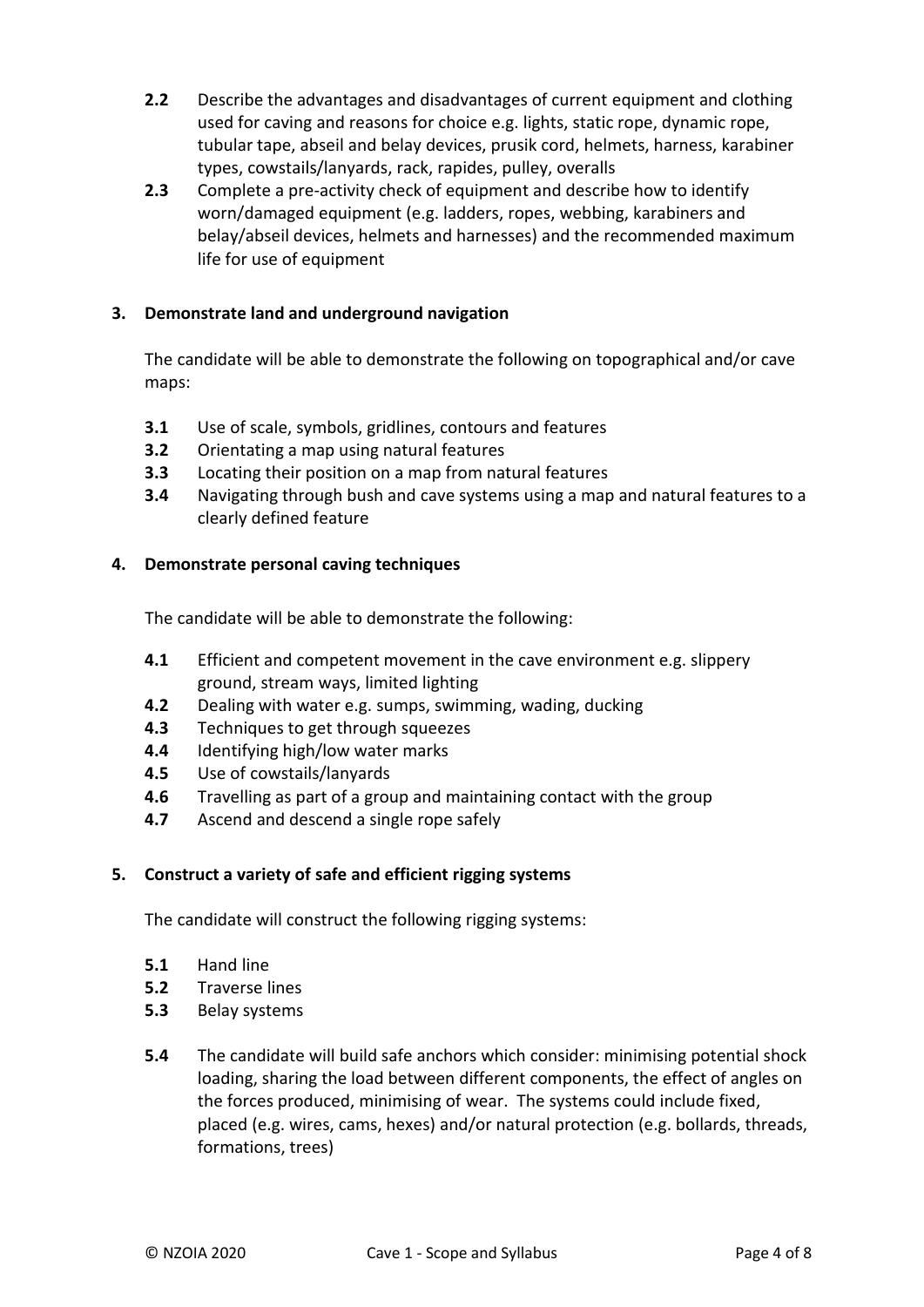The candidate will demonstrate:

- **5.5** Efficient management of equipment e.g. coiling and uncoiling ropes and ladders
- **5.6** Retrieving equipment in a safe and efficient way (derig from top, descend, pull gear from the bottom)

#### **6. Construct an abseil system**

The candidate will construct an abseil system ready for operation which demonstrates:

- **6.1** Secure anchors which consider; minimising potential shock loading, sharing the load between different components, the effect of angles on the forces produced, minimising of wear
- **6.2** A setup suitable for use by novice clients, with the focal point situated to provide an easy and safe attachment point and transition to abseiling
- **6.3** Inclusion of a safety rope for the abseil client
- **6.4** The use of a personal safety system while exposed to a potential fall during setup

#### **7. Demonstrate safe and efficient belaying technique**

The candidate will demonstrate:

- **7.1** An appropriate belay method for short vertical pitches e.g. body belay, Italian hitch, ATC, rack, stitch plate, "meat belay" (body belay with belay device combo)
- **7.2** An understanding of the advantages and disadvantages of at least two different belay systems
- **7.3** Systematic checking before the caver leaves the safe zone
- **7.4** Clear communication with a caver including anticipating the climber's movement and paying out and taking in the rope as required
- **7.5** Lowering the caver safely, smoothly and efficiently

#### **8. Demonstrate simple vertical rescue skills**

The candidate will demonstrate:

- **8.1** How do deal with a stuck/frozen abseil client on a short single vertical pitch e.g. releasing the abseil rope to free jammed clothing or hair, abseiling to them and assisting them to the ground
- **8.2** How to deal with a tired climber on a ladder during a short single vertical pitch e.g. direct haul using group, mechanical haul (2:1 or 3:1)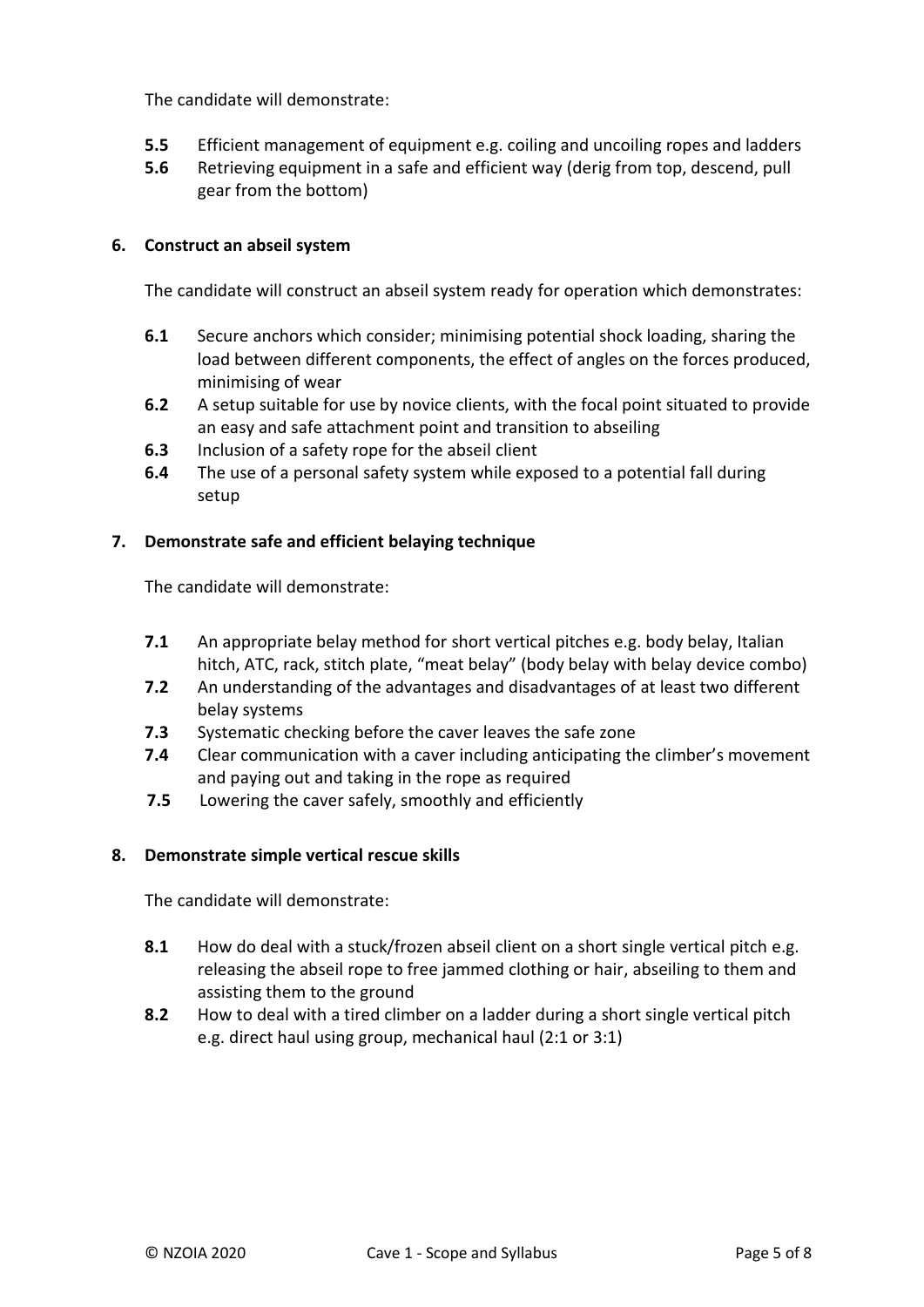### **The Environment**

#### **9. Apply weather knowledge**

The candidate will:

- **9.1** Describe the general weather patterns affecting New Zealand
- **9.2** Describe how rainfall will affect cave conditions

#### **10. Role model and promote accepted environmental practices**

The candidate will:

- **10.1** Demonstrate and/or describe the responsibilities to land owners and other users, including access protocols
- **10.2** Describe common impacts of visitation on cave features and minimise this through route selection
- **10.3** Describe the issues with disseminating information about significant or vulnerable caves
- **10.4** Role model and promote the NZ Speleological Society's Code for cavers
- **10.5** Role model and promote the principles of Leave No Trace

#### **11. Demonstrate and/or describe cultural and environmental knowledge and interpretation of caving sites visited**

The candidate will understand, and provide interpretive information about:

- **11.1** The natural and cultural history of the area
- **11.2** The formation of caves, natural features and types of processes at work e.g. speleothems, sediment deposits, fault lines, rock types, cave lifecycles, cave types, stream and drip
- **11.3** Local flora and fauna

#### **Group Management and Leadership**

#### **12. Plan and prepare a cave experience including at least one short vertical single pitch**

The candidate will prepare a written activity management plan which:

- **12.1** Identifies any access permissions required
- **12.2** Identifies any hazards of the cave site and the risk management strategies to minimise or avoid the impact of these identified hazards
- **12.3** Contains a relevant weather forecast and identifies any implications of the weather forecast for the planned session
- **12.4** Describes what steps have been taken to minimise environmental impact
- **12.5** Outlines emergency procedures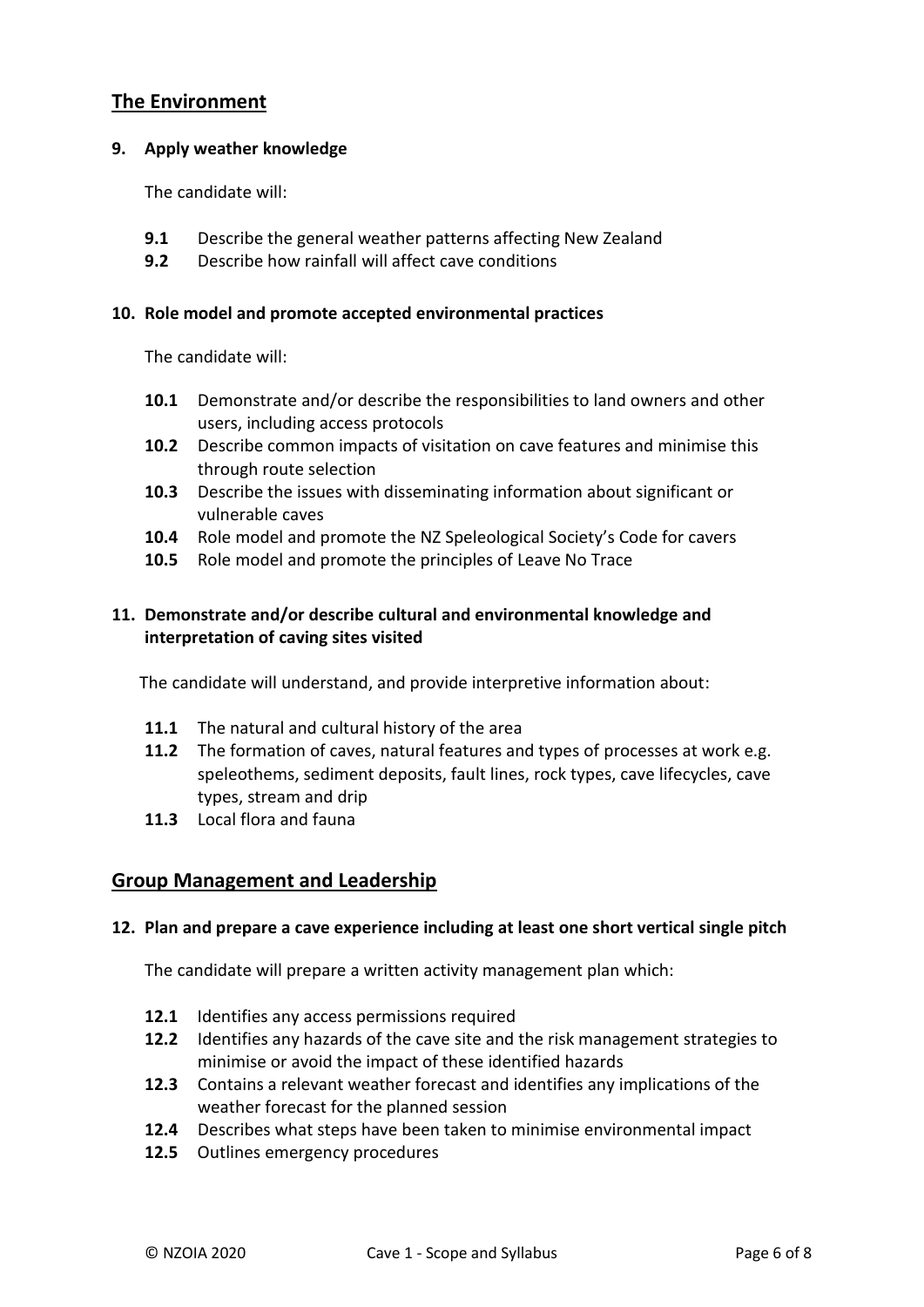#### **13. Lead and manage a group during a cave experience which includes at least one short vertical single pitch**

The candidate will be responsible for a group and demonstrate:

- **13.1** Effective group briefing including setting boundaries/safe areas and ground rules
- **13.2** Coaching, encouraging, motivating clients to ensure they are interested and engaged, and have a fun and positive experience
- **13.3** Establishing rapport with clients and having an awareness of their emotional, cultural or other needs
- **13.4** Integrating environmental interpretation and cave knowledge into their session e.g. cave conservation, cave formation, cave history, cave mythology or stories
- **13.5** Appropriate positioning within the group
- **13.6** Assisting with a "helping hand" when needed

The candidate will manage a minimum of two clients through an abseil including:

- **13.7** Movement from the safe zone and attachment to the abseil and safety ropes
- **13.8** Clear communication between the instructor/guide and the abseil client including systematic checking before the client begins descent
- **13.9** Monitoring the use of the abseil device, safe and efficient abseil technique, what the client does at the bottom

#### **14. Demonstrate effective safety management**

The candidate will:

- **14.1** Demonstrate checking routes for hazards e.g. loose rocks
- **14.2** Identifying locations in the cave where rigging is required
- **14.3** Use an effective communication and checking system with clients during ascending and descending
- **14.4** Have a first aid kit and be able to deal with first aid situations if required
- **14.5** Never compromise personal safety or the safety of their clients
- **14.6** Position clients safely and effectively
- **14.7** Use appropriate tie-on and belay systems for the site
- **14.8** Demonstrate safe practices and good judgement and decision making within the scope of this qualification
- **14.9** Describe crisis management procedures e.g. in case of flood, injured person underground
- **14.10** Describe cave Search and Rescue processes

#### **Instruction**

#### **15. Instruct the cave skills required for a positive, educational and safe experience**

The candidate will include a minimum of two appropriate teaching sessions demonstrating effective instruction from the following list while travelling through a cave: